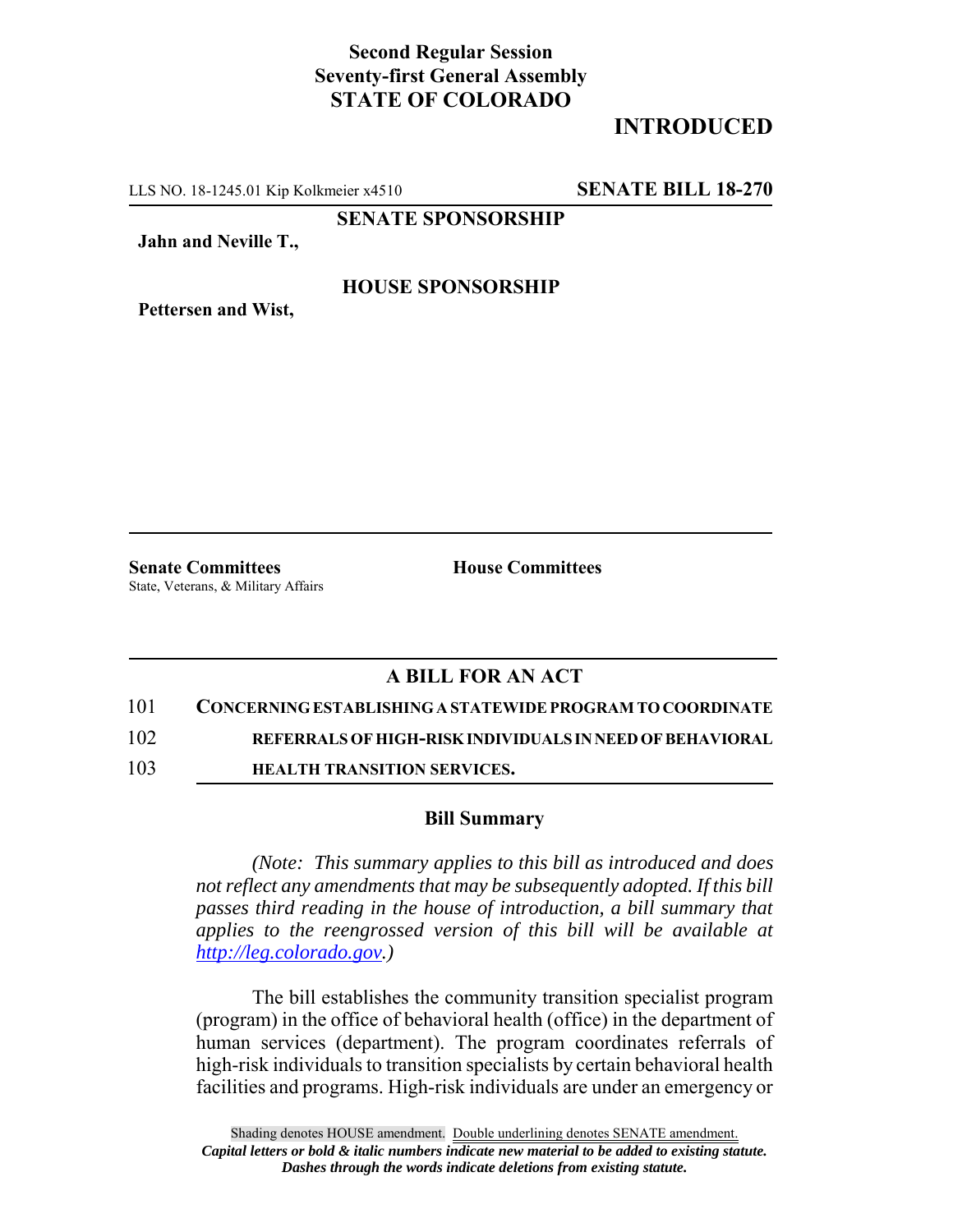involuntary hold, have a significant mental health or substance use disorder, and are not in consistent behavioral health treatment. Transition specialists provide services related to housing, program placement, access to behavioral health treatment or benefits, advocacy, and other supportive services. The department is required to adopt rules to implement the program. The bill requires the office to collect data and make recommendations to the department, and the department is required to include program information in the department's annual SMART act report.

| $\mathbf{1}$   | Be it enacted by the General Assembly of the State of Colorado:     |
|----------------|---------------------------------------------------------------------|
| $\overline{2}$ | <b>SECTION 1.</b> In Colorado Revised Statutes, add article 66.5 to |
| 3              | title 27 as follows:                                                |
| $\overline{4}$ | <b>ARTICLE 66.5</b>                                                 |
| 5              | <b>Community Transition Specialist Program</b>                      |
| 6              | 27-66.5-101. Short title. THE SHORT TITLE OF THIS ARTICLE 66.5      |
| 7              | IS THE "COMMUNITY TRANSITION SPECIALIST PROGRAM ACT".               |
| 8              | 27-66.5-102. Definitions. As USED IN THIS ARTICLE 66.5, UNLESS      |
| 9              | THE CONTEXT OTHERWISE REQUIRES:                                     |
| 10             | (1) "ACUTE TREATMENT UNIT" HAS THE MEANING SET FORTH IN             |
| 11             | SECTION 27-66-101.                                                  |
| 12             | "CRISIS SERVICES FACILITY" MEANS A FACILITY THAT<br>(2)             |
| 13             | OPERATES AS PART OF THE CRISIS RESPONSE SYSTEM ESTABLISHED          |
| 14             | PURSUANT TO SECTION 27-60-104.                                      |
| 15             | (3) "DEPARTMENT" MEANS THE COLORADO DEPARTMENT OF                   |
| 16             | HUMAN SERVICES CREATED IN SECTION 26-1-105.                         |
| 17             | "DIRECTOR" MEANS THE DIRECTOR OF THE OFFICE OF<br>(4)               |
| 18             | BEHAVIORAL HEALTH.                                                  |
| 19             | (5) "HIGH-RISK INDIVIDUAL" MEANS A PERSON WHO:                      |
| 20             | (a) IS UNDER:                                                       |
|                |                                                                     |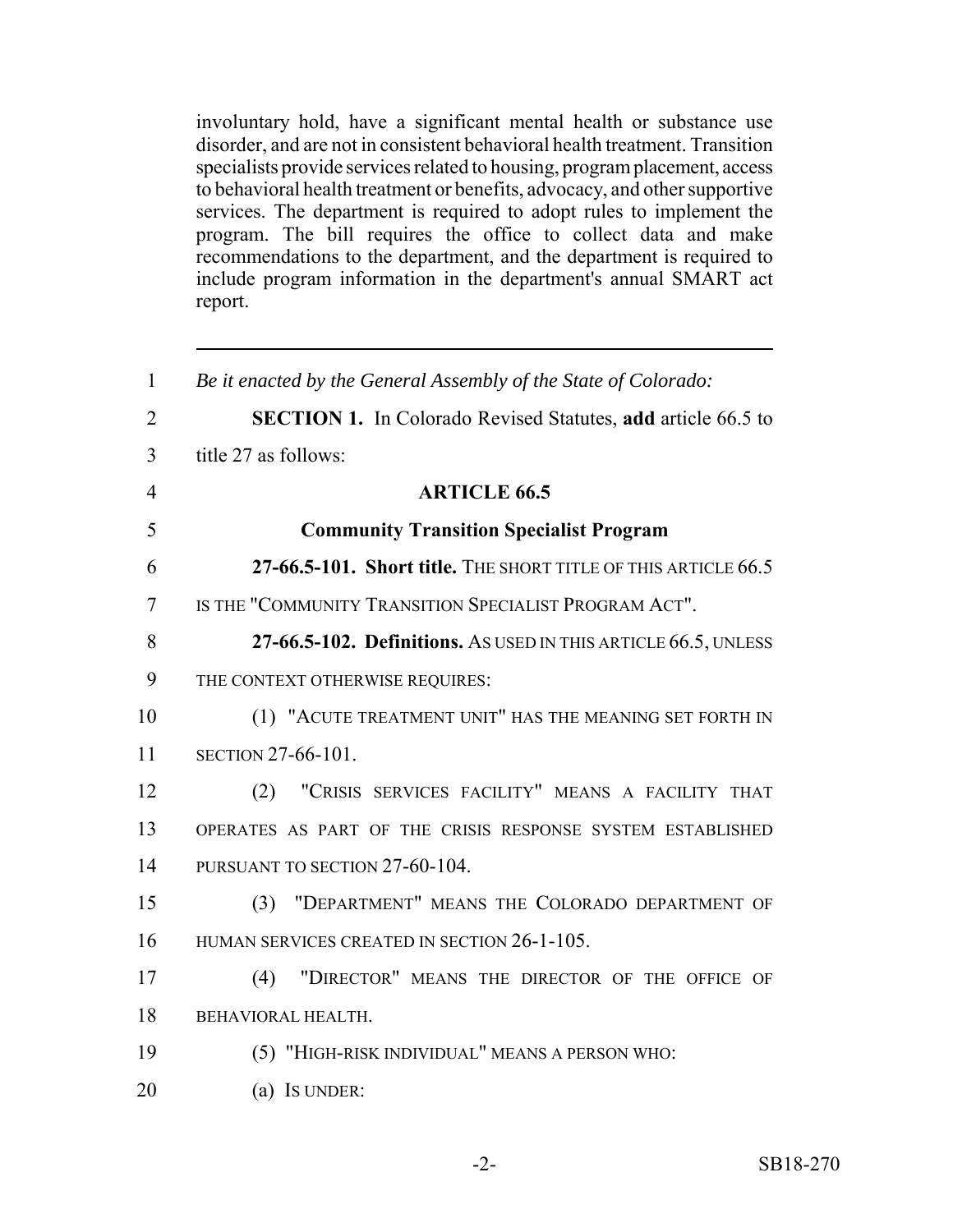2 PURSUANT TO SECTION 27-65-105; (II) A CERTIFICATION FOR SHORT-TERM TREATMENT OR EXTENDED SHORT-TERM TREATMENT PURSUANT TO SECTION 27-65-107 OR 27-65-108; (III) LONG-TERM CARE AND TREATMENT PURSUANT TO SECTION 27-65-109; (IV) AN EMERGENCY COMMITMENT PURSUANT TO SECTION 27-81-111 OR 27-82-107; OR (V) AN INVOLUNTARY COMMITMENT PURSUANT TO SECTION 27-81-112 OR 27-82-108; (b) HAS A SIGNIFICANT MENTAL HEALTH OR SUBSTANCE USE DISORDER; AND (c) IS NOT CURRENTLY ENGAGED IN CONSISTENT BEHAVIORAL HEALTH TREATMENT. (6) "OFFICE" MEANS THE OFFICE OF BEHAVIORAL HEALTH IN THE DEPARTMENT OF HUMAN SERVICES. (7) "TRANSITION SPECIALIST" MEANS A PERSON WHO ASSISTS HIGH-RISK INDIVIDUALS WITH ONE OR MORE OF THE FOLLOWING SERVICES: **(a) ACCESS TO HOUSING OR RESIDENTIAL PROGRAM PLACEMENT**; 21 (b) ACCESS TO BEHAVIORAL HEALTH TREATMENT OR BENEFITS; **(c) ADVOCACY TO INSURANCE COMPANIES AND PROVIDERS FOR**  THE APPROPRIATE TYPE AND INTENSITY OF MENTAL HEALTH OR SUBSTANCE USE DISORDER SERVICES; (d) PLANNING FOR FOLLOW-UP SERVICES AFTER A HOSPITALIZATION, DISCHARGE FROM A WITHDRAWAL MANAGEMENT FACILITY, OR BEHAVIORAL HEALTH CRISIS ENCOUNTER;

(I) AN EMERGENCY PROCEDURE FOR A SEVENTY-TWO-HOUR HOLD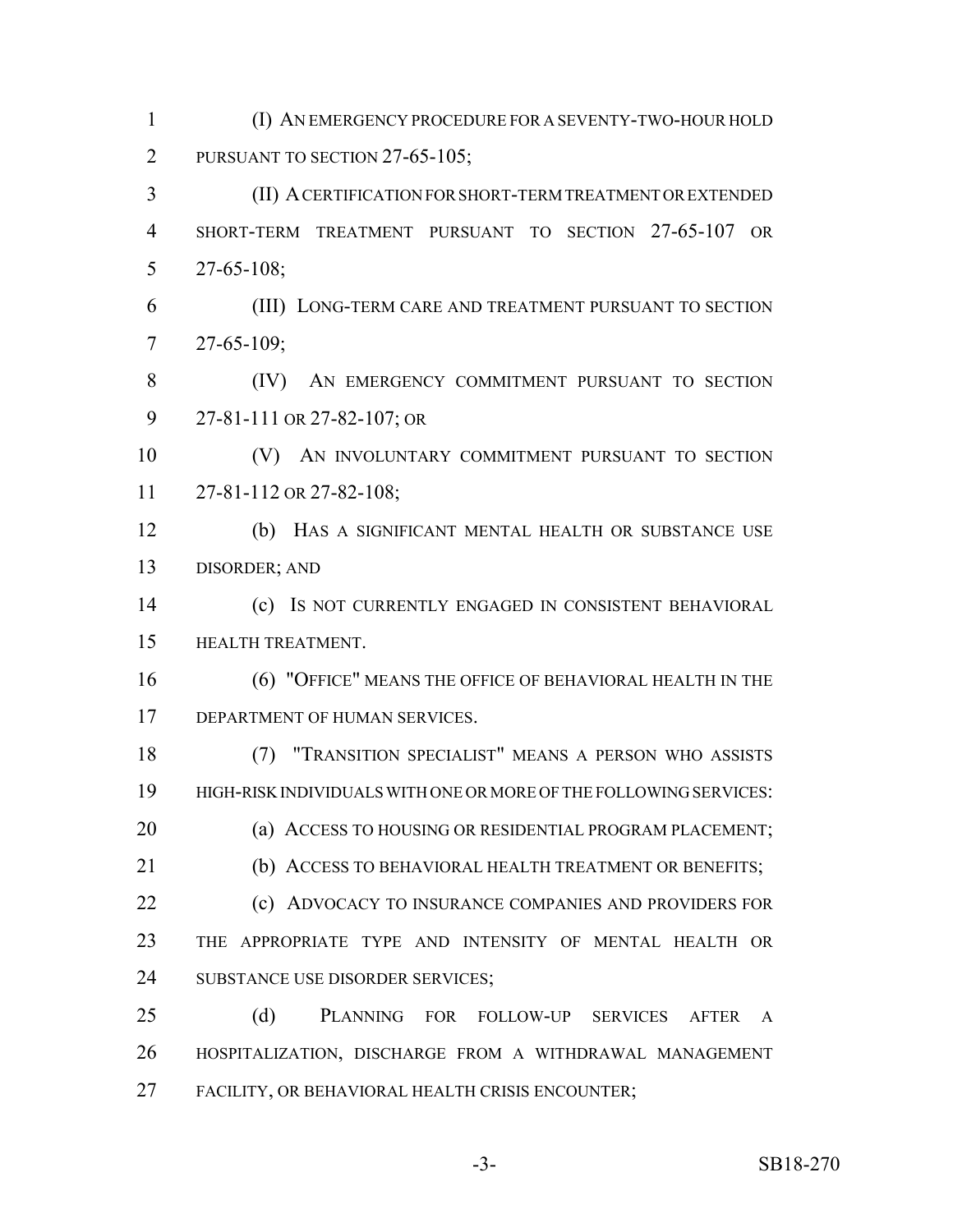(e) ASSISTANCE WITH PREPARING ADVANCE DIRECTIVES;

**(f) OBTAINING A REPRESENTATIVE PAYEE OR GUARDIAN;** 

(g) FAMILY SUPPORTIVE SERVICES; OR

(h) COMPLIANCE WITH COURT APPEARANCES OR PROBATION.

 (8) "WITHDRAWAL MANAGEMENT FACILITY" MEANS A FACILITY THAT PROVIDES TWENTY-FOUR-HOUR SUPERVISED WITHDRAWAL FROM ALCOHOL OR DRUGS IN A RESIDENTIAL SETTING.

 **27-66.5-103. Community transition specialist program - program requirements - acceptance of referrals - contract for services - rules.** (1) THE COMMUNITY TRANSITION SPECIALIST PROGRAM IS ESTABLISHED IN THE OFFICE OF BEHAVIORAL HEALTH. THE PROGRAM MUST COORDINATE REFERRALS OF HIGH-RISK INDIVIDUALS FROM ACUTE TREATMENT CENTERS, CRISIS SERVICES FACILITIES, WITHDRAWAL MANAGEMENT FACILITIES, AND HOSPITALS TO APPROPRIATE TRANSITION SPECIALISTS.

 (2) ON OR BEFORE JANUARY 1, 2019, THE PROGRAM MUST BE AVAILABLE STATEWIDE.THE PROGRAM MUST HAVE A PROCESS TO ACCEPT REFERRALS FOR HIGH-RISK INDIVIDUALS AND COORDINATE CONTACT BETWEEN REFERRED HIGH-RISK INDIVIDUALS AND APPROPRIATE TRANSITION SPECIALISTS. TO THE EXTENT POSSIBLE, THE COORDINATED CONTACT MUST TAKE PLACE PRIOR TO THE RELEASE OR DISCHARGE OF THE **HIGH-RISK INDIVIDUAL FROM A FACILITY.** 

 (3) THE PROGRAM MUST ENCOURAGE, BUT CANNOT REQUIRE, ACUTE TREATMENT CENTERS, CRISIS SERVICES FACILITIES, WITHDRAWAL MANAGEMENT FACILITIES, AND HOSPITALS TO CONTACT THE PROGRAM BEFORE RELEASING OR DISCHARGING A HIGH-RISK INDIVIDUAL.

27 (4) THE OFFICE MAY CONTRACT WITH A VENDOR TO PROVIDE THE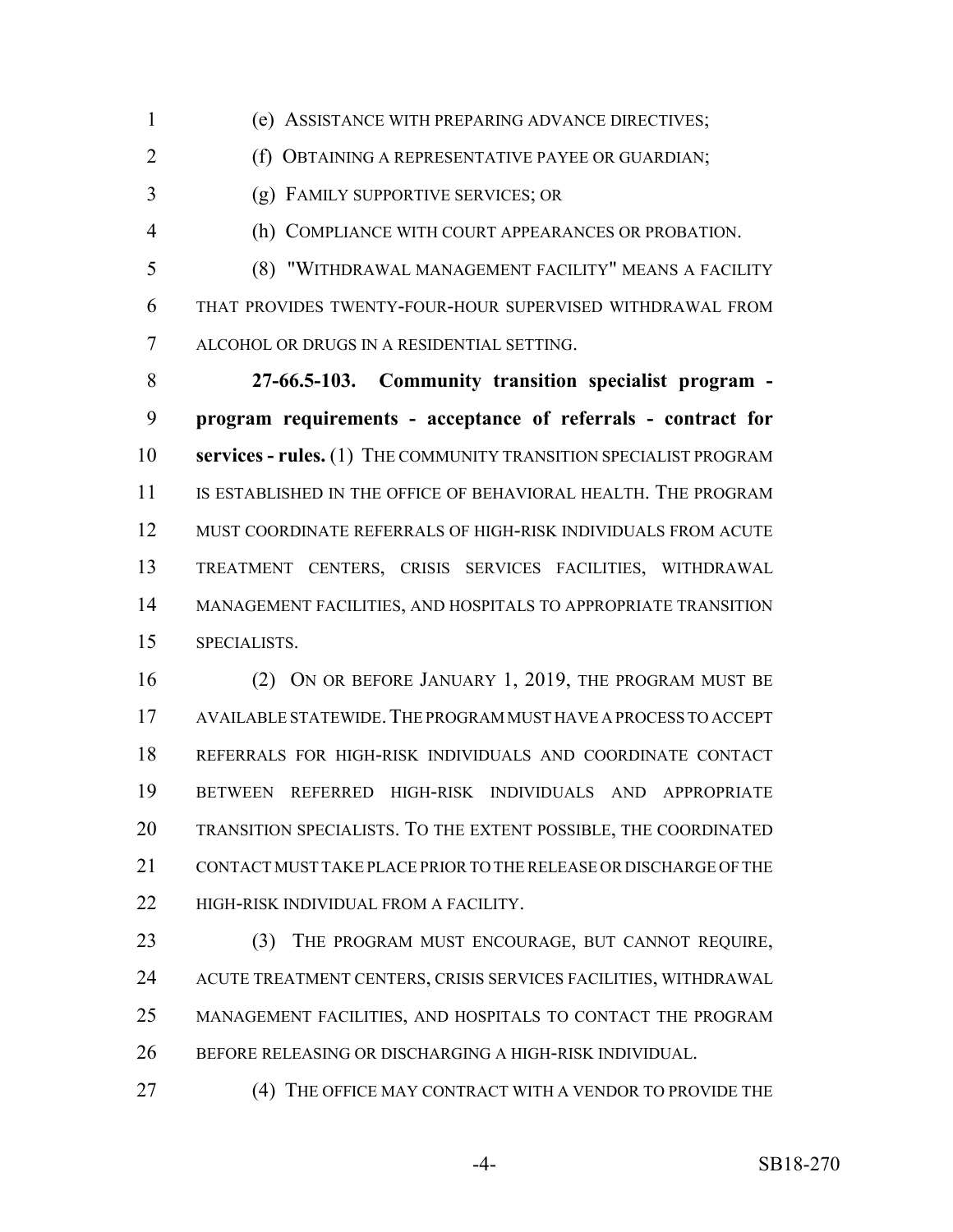1 REFERRAL AND COORDINATION SERVICES REQUIRED BY THIS ARTICLE 66.5.

2 (5) ON OR BEFORE OCTOBER 1, 2018, THE DEPARTMENT SHALL PROMULGATE RULES NECESSARY FOR THE IMPLEMENTATION OF THIS ARTICLE 66.5.

 **27-66.5-104. Data collection and recommendations.** (1) THE OFFICE SHALL COLLECT INFORMATION ON THE FOLLOWING:

 (a) CURRENT PRACTICES, CRITERIA, AND PROCEDURES REGARDING FOLLOW-UP CARE FOR HIGH-RISK INDIVIDUALS RELEASED OR DISCHARGED FROM EMERGENCY OR INVOLUNTARY HOLDS, CERTIFICATIONS, OR COMMITMENTS; AND

 (b) EXISTING CAPACITY TO SERVE HIGH-RISK INDIVIDUALS AFTER RELEASE OR DISCHARGE.

 (2) ON OR BEFORE JANUARY 1, 2020, AND ON OR BEFORE JANUARY 1 EACH YEAR THEREAFTER, THE OFFICE SHALL ANALYZE THE DATA COLLECTED IN ACCORDANCE WITH SUBSECTION (1) OF THIS SECTION AND PREPARE RECOMMENDATIONS TO INCREASE ACCESS TO, AND COORDINATION OF, TRANSITION SPECIALIST SERVICES FOR HIGH-RISK INDIVIDUALS. THE RECOMMENDATIONS SHALL BE REPORTED TO THE EXECUTIVE DIRECTOR OF THE DEPARTMENT AND SHALL BE INCLUDED IN 20 THE REPORTING REQUIREMENTS IN SECTION 27-66.5-105.

 **27-66.5-105. Reporting requirements - "State Measurement for Accountable, Responsive, and Transparent (SMART) Government Act" report.** THE OFFICE SHALL REPORT INFORMATION ON THE COMMUNITY TRANSITION SPECIALIST PROGRAM IN THE DEPARTMENT'S ANNUAL PRESENTATION TO THE GENERAL ASSEMBLY REQUIRED UNDER THE "STATE MEASUREMENT FOR ACCOUNTABLE, RESPONSIVE, AND TRANSPARENT (SMART) GOVERNMENT ACT", PART 2 OF ARTICLE 7 OF